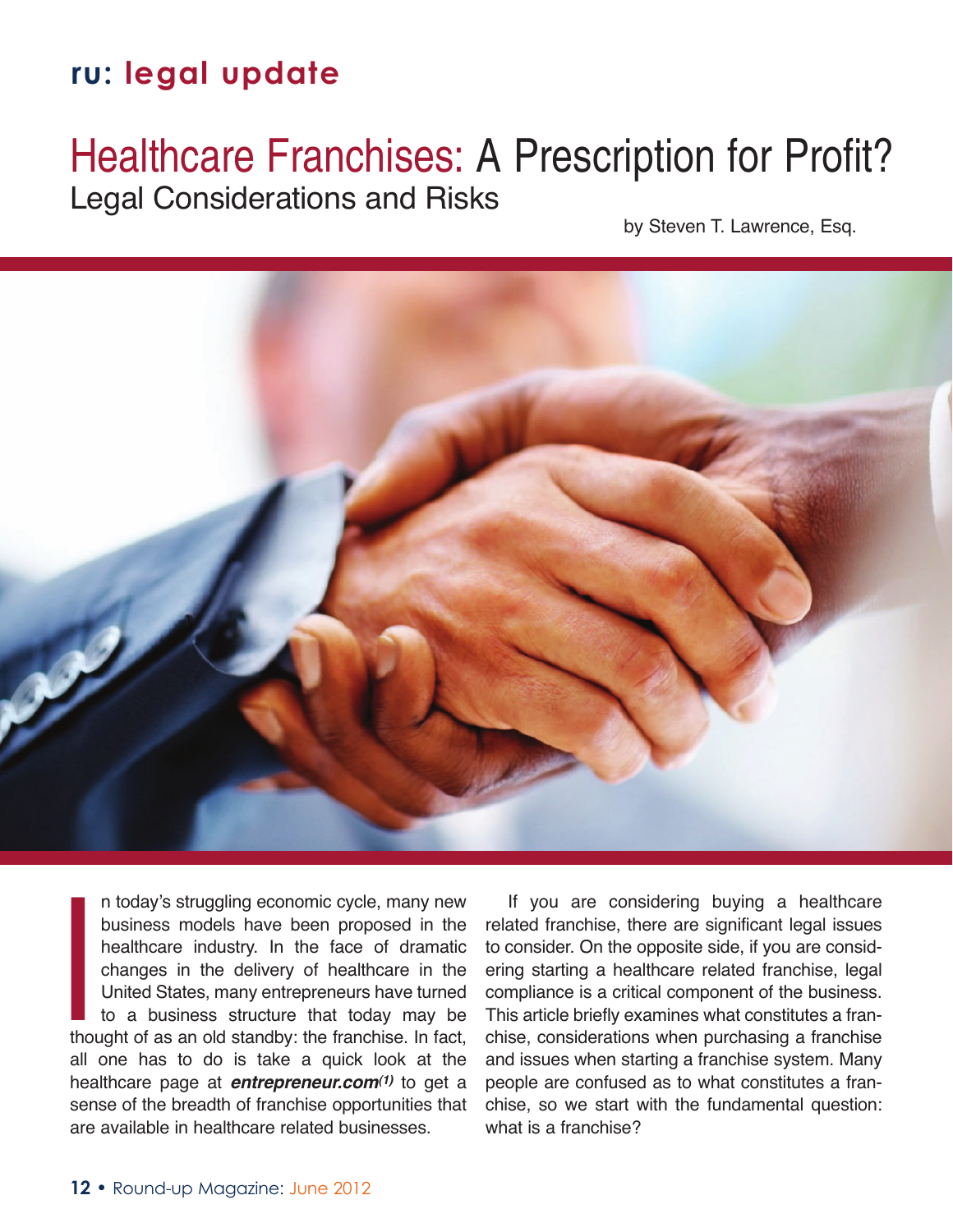### **Franchise Defined**

When asked "what is a franchise?" most people respond with a reference to McDonald's or Subway, or one of the other 6,000 franchise systems in operation in the United States. At its core, franchising is a method of distributing goods or services. The typical franchise relationship includes the franchisee paying certain fees in exchange for the right to sell the goods or services of the franchisor, along with access to the franchisor's business methods, trade secrets, goodwill, training, and operating assistance.

The law, however, defines a "franchise" using broad terms. The definition is so broad that parties may create a franchise without ever intending to create such a

relationship. As discussed below, federal and state laws regulate franchises and define what constitutes a franchise. While federal and state laws differ in some instances, as a general matter, a franchise consists of any relationship in which the following three elements exist:

- *(i) Use of a Trademark*. The franchisor grants the franchisee the right to use the franchisor's trademark or service mark in connection with goods or services associated with the franchisor's marks.
- *(ii) Royalties*. The franchisee is required to pay the franchisor (or an affiliate of the franchisor) a royalty of greater than \$500 in the first six months as a condition of obtaining or beginning the franchise operation.

*(iii) Control*. The franchisor imposes various requirements on the franchisee, such as the location of the franchised business, appearance, hours of operation, sales methods, management systems or non-competition obligations.

Federal law governing franchises is found at 16 Code of Federal Regulations Part 436, which is referred to as the "FTC Rule." The FTC Rule does *not* require franchisors to file or register with any federal government agency. The FTC Rule requires franchisors provide certain disclosures to prospective franchisees called the Federal Disclosure Document or the FDD.**(2)** An FDD must be given to a prospective franchisee at the earlier of: (i) at least

Putting aside the possible healthcare regulatory issues, there are a host of legal matters to consider. The most successful franchises have a franchise law compliance strategy from the very beginning.

> fourteen (14) calendar days before the execution of any agreement, or (ii) at least fourteen (14) calendar days before money changes hands.

> One difficult aspect of franchise law is that the FTC Rule has not been held to preempt state franchise law. Several states have franchise statutes that create differing requirements

on the offer and sale of franchises, including the imposition of mandatory terms in franchise agreements regarding termination and renewal rights. There currently are 14 states with statutes specifically requiring a franchise to register with the state or file a notice prior to the sale of a franchise. Arizona has no specific franchise law.

Now that we have the definition of a franchise and the legal and regulatory framework set out, we can approach the acquisition of a healthcare franchise.

### **What Should I Consider When Buying a healthcare Franchise?**

If you are considering the acquisition of a healthcare franchise,

> you should begin with a careful examination of the franchisor and the franchise system. Due diligence regarding the franchisor should be thought out and carefully executed. When it comes to legal due diligence, there are a number of areas on which to focus. In the healthcare space, it will be important to analyze the franchisor's *healthcare* law compliance efforts. A prospective franchise purchaser will want to obtain assurance from the

franchisor that the franchisor, its franchisees and the system are in compliance with all applicable healthcare laws and regulations.

A further question to ask is what is the franchisor's *franchise* law compliance program? Has the franchisor registered the sale of its franchises in the states where registration is required?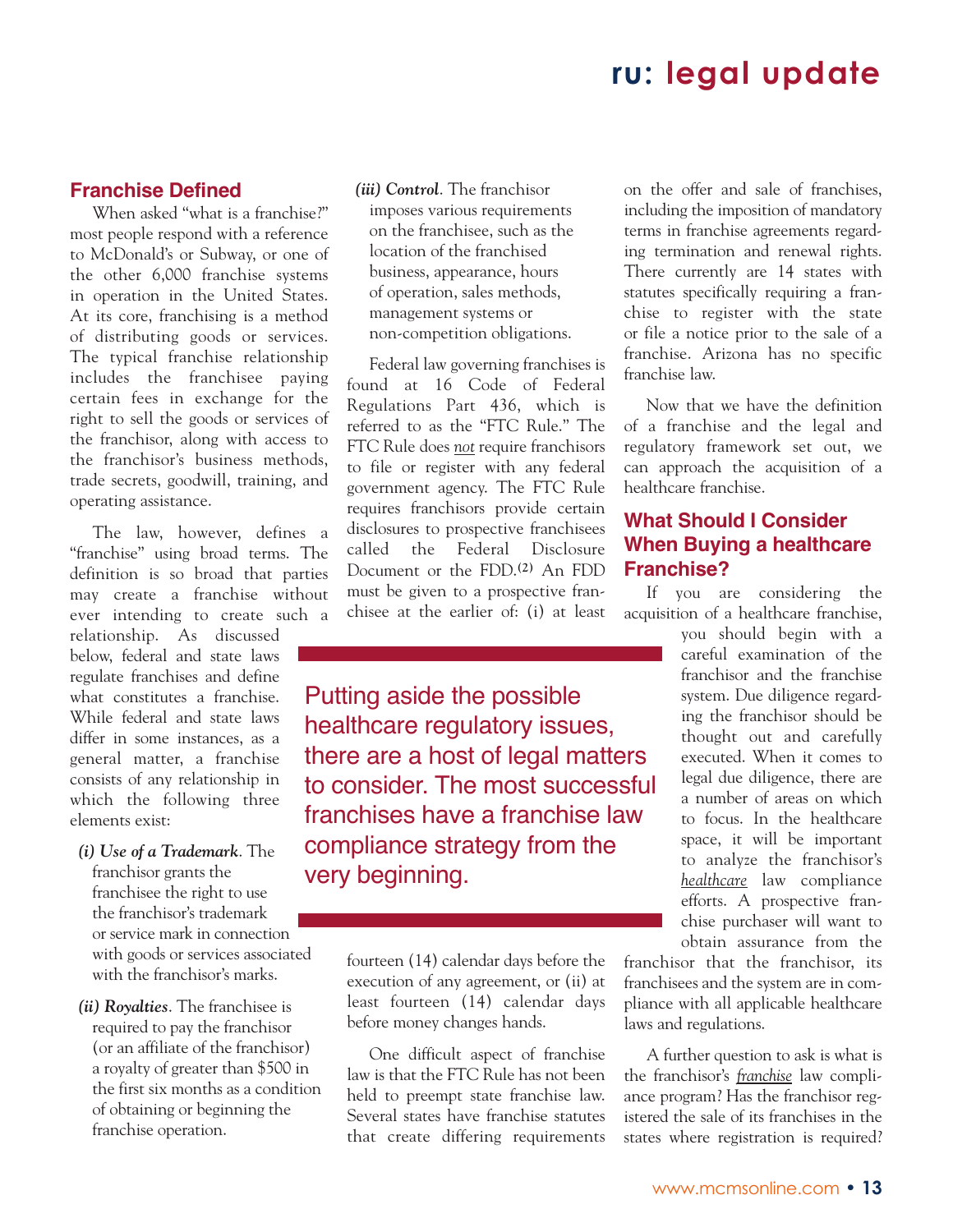Has the franchisor delivered a FDD in compliance with the FTC Rule?

If the franchisor is in compliance, prior to the signing of the franchise agreement and prior to any money changing hands, the franchisor will provide the prospective franchise

purchaser with its FDD. Read the FDD carefully and examine the disclosures that the franchisor describes in the FDD. There are 23 Items required in the FDD. Each Item provides important insight into the background of the franchisor.



## **Paulson Photo/Graphic**

326 E. Coronado Road Suite 102 Phoenix

602-230-1550 photo@paulson.com

Portrait sessions by appointment at our studio or on location

In particular, Item three provides information about the franchisor's litigation history. Have any prior franchisees sued the franchisor for misstatements or breach of contract? Item five describes other fees beyond the initial franchise fees. Are there any fees here that you were not prepared for or were not disclosed elsewhere? You will also want to review the marketing and advertising programs offered by the franchisor, including whether there is a collective fund in which the franchisees have to participate.

Another important diligence step is to pick up the phone and call existing franchisees. There is a list of existing franchisees contained in item 20 in the FDD. Talk to other franchise owners and ask them how business is going? What was the best part about the training? What is the biggest weakness in the franchise system?

An important diligence matter that some franchisees gloss over is the operations manual. Typically, a franchise agreement will mandate that the franchisee adhere to the franchisor's operations manual. The operations manual becomes a back-door way for franchisors to impose strict operating terms without including such terms in the face of the franchise agreement. The FDD will include the table of contents of the operations manual, but it is important to dig deeper and study the franchisor's mandates contained in the operations manual.

After examining the acquisition of a franchise, many prospective purchasers begin to analyze whether it would be profitable to start a franchise from scratch. In any analysis of a starting franchise system, there are many legal considerations.